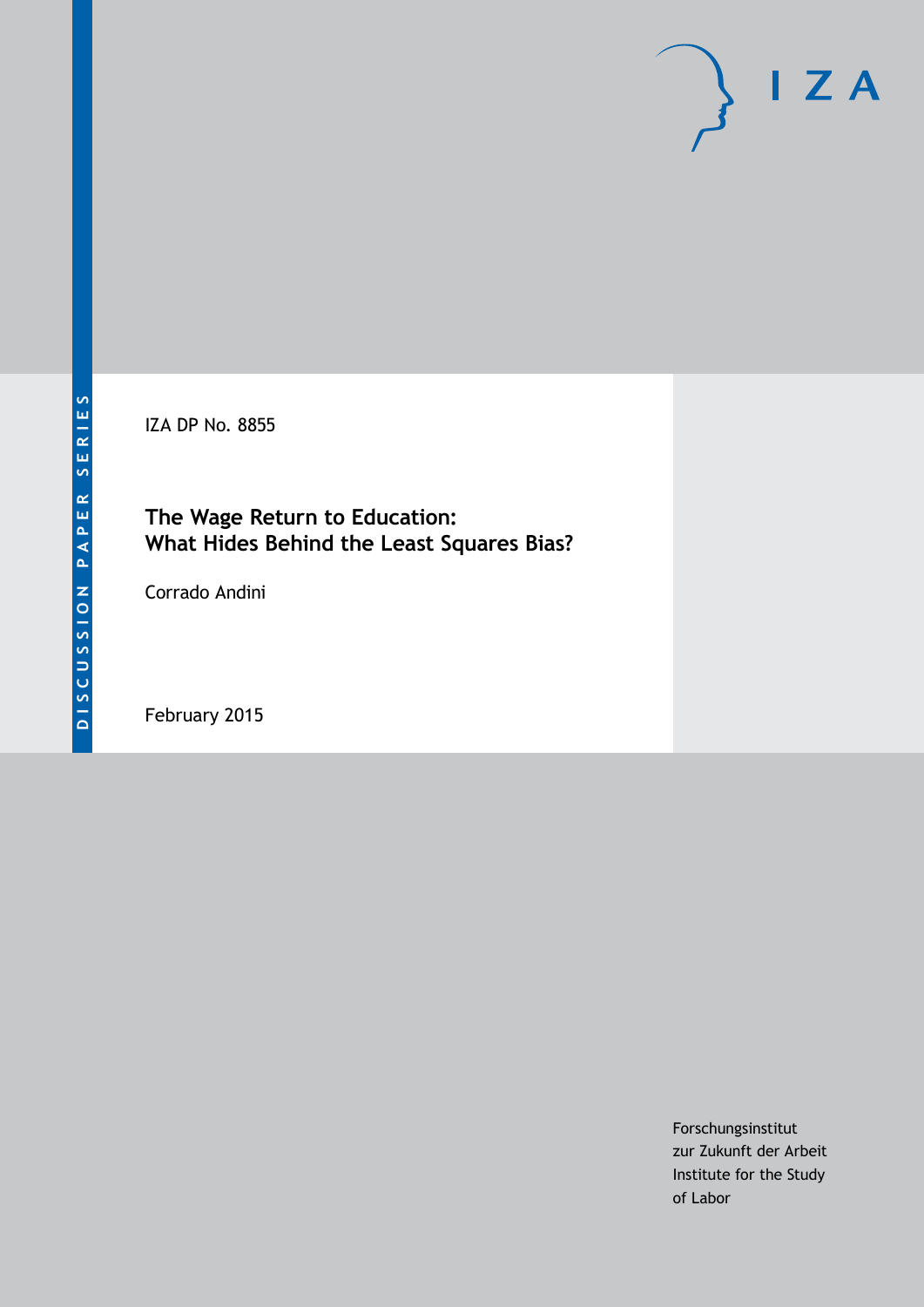# **The Wage Return to Education: What Hides Behind the Least Squares Bias?**

### **Corrado Andini**

*Universidade da Madeira, CEEAplA and IZA*

Discussion Paper No. 8855 February 2015

IZA

P.O. Box 7240 53072 Bonn Germany

Phone: +49-228-3894-0 Fax: +49-228-3894-180 E-mail: [iza@iza.org](mailto:iza@iza.org)

Any opinions expressed here are those of the author(s) and not those of IZA. Research published in this series may include views on policy, but the institute itself takes no institutional policy positions. The IZA research network is committed to the IZA Guiding Principles of Research Integrity.

The Institute for the Study of Labor (IZA) in Bonn is a local and virtual international research center and a place of communication between science, politics and business. IZA is an independent nonprofit organization supported by Deutsche Post Foundation. The center is associated with the University of Bonn and offers a stimulating research environment through its international network, workshops and conferences, data service, project support, research visits and doctoral program. IZA engages in (i) original and internationally competitive research in all fields of labor economics, (ii) development of policy concepts, and (iii) dissemination of research results and concepts to the interested public.

<span id="page-1-0"></span>IZA Discussion Papers often represent preliminary work and are circulated to encourage discussion. Citation of such a paper should account for its provisional character. A revised version may be available directly from the author.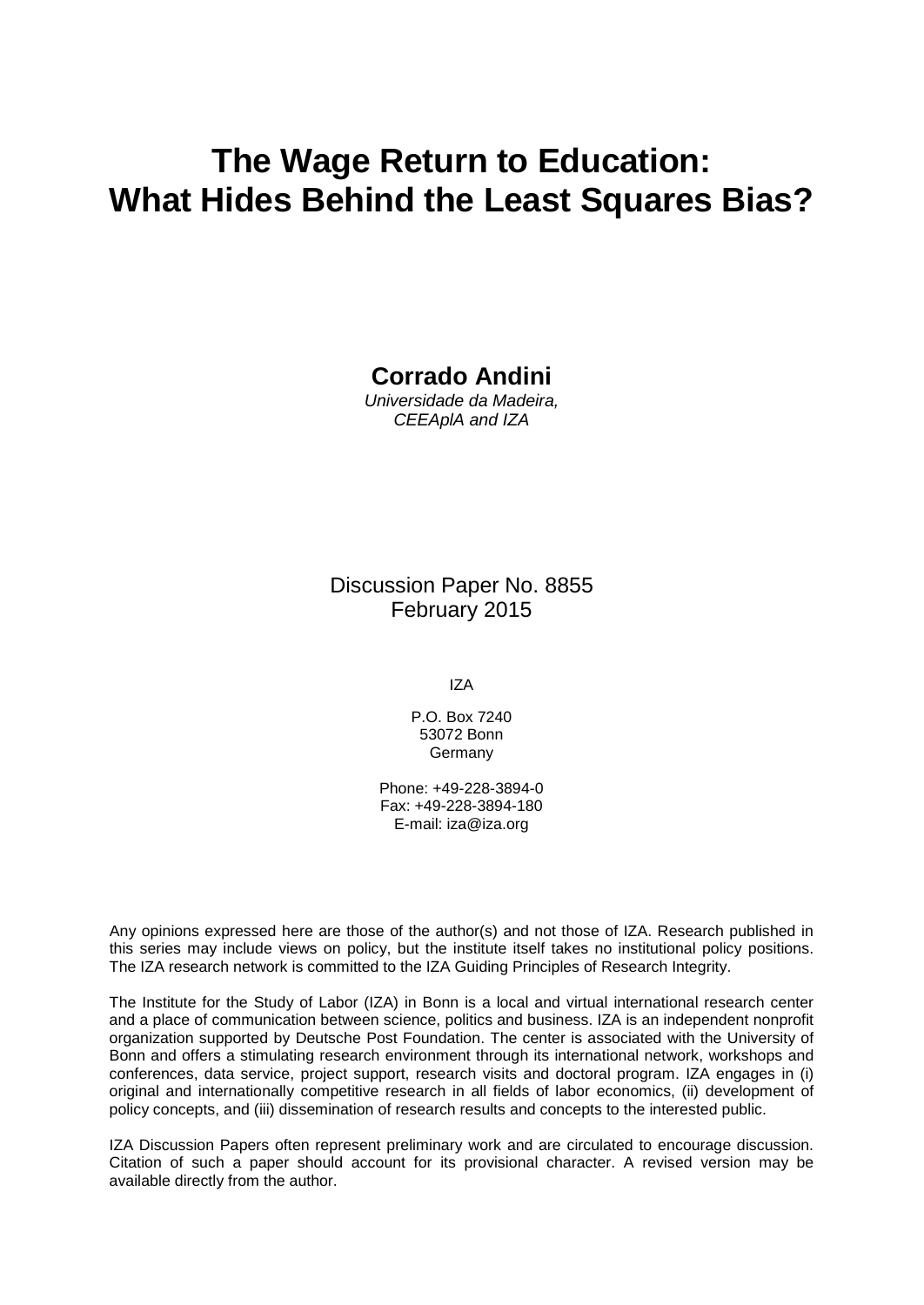IZA Discussion Paper No. 8855 February 2015

# **ABSTRACT**

# **The Wage Return to Education: What Hides Behind the Least Squares Bias?[\\*](#page-1-0)**

This paper combines the approach by Guimarães and Portugal (2010) with the methodology of Gelbach (2015) to investigate the determinants of the least squares bias of the wage return to education. We find that disregarding individual fixed effects is highly problematic, accounting for 95% of the bias. In contrast, disregarding firm fixed effects has marginal consequences.

JEL Classification: I21, J31

Keywords: wages, education, least squares

Corresponding author:

Corrado Andini Universidade da Madeira Campus da Penteada 9000-390 Funchal Portugal E-mail: [andini@uma.pt](mailto:andini@uma.pt)

The views expressed in this paper are those of the author and do not necessarily reflect those of the institutions he is affiliated with. Part of this paper has been written while the author was visiting the Banco de Portugal.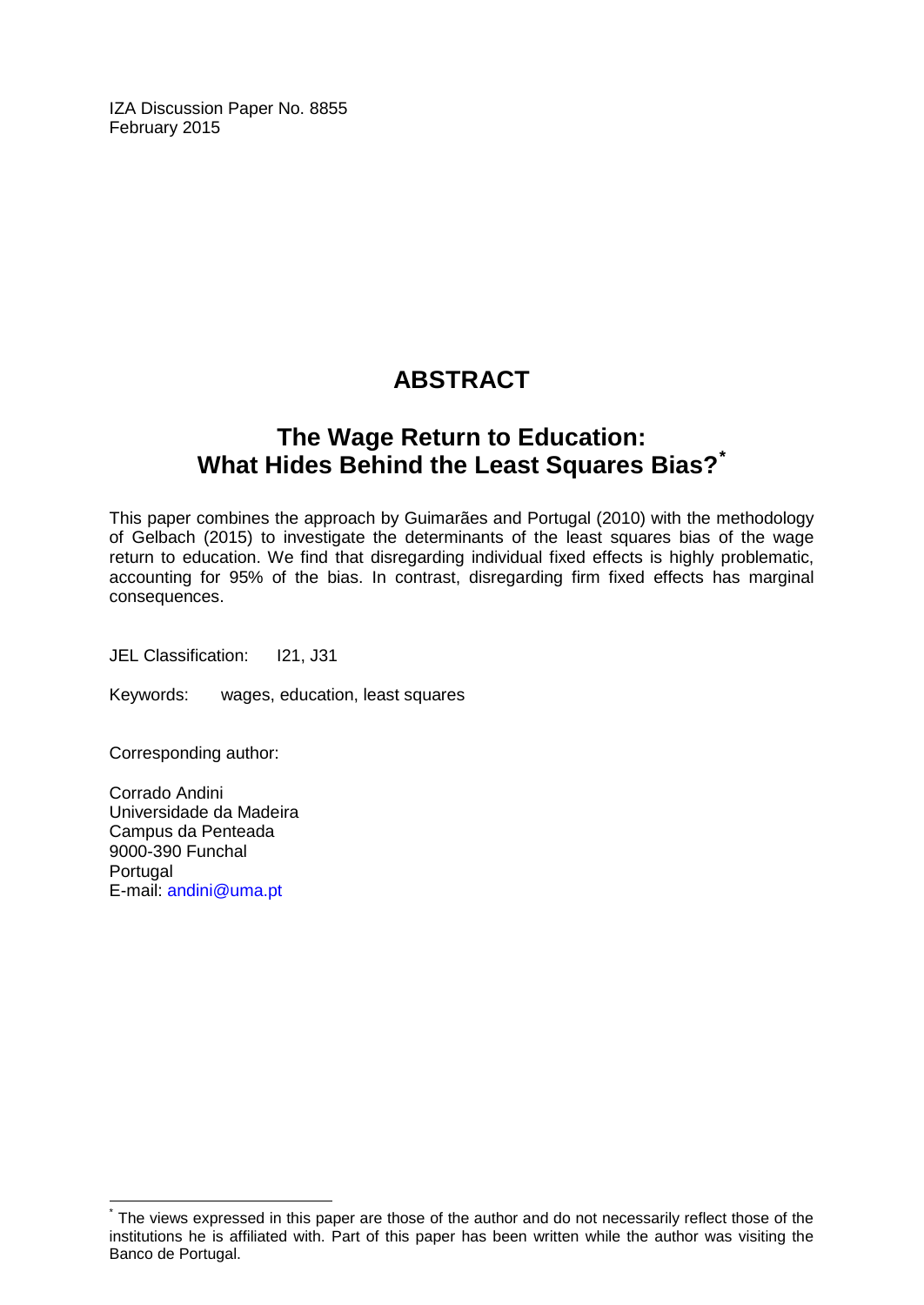#### **1. Introduction**

Individuals invest a lot of resources in education. The latter is seen to have positive effects on human development. However, the estimation of the magnitude of these effects is surrounded by technical difficulties. Though economists started to be interested in the link between individual wages and schooling a long time ago, the first agent-based models only appeared in the 1960s and 1970s. After the seminal contributions by Becker (1964), Ben-Porath (1967) and Mincer (1974), a lot of progress has been made. Nevertheless, a number of questions remain open. One of these, perhaps not the most important but for sure the most studied, is about the magnitude of the wage return to schooling.

The vast literature on schooling returns has stressed that the least squares estimation of the wage return to education is, in general, biased. This point was originally made by Griliches (1977) who discussed the existence of two types of biases. The first, known as the "ability bias", is due to the correlation between individual unobserved ability and schooling. The second, known as the "attenuation bias", is due to measurement errors in the schooling variable.

In general, the least squares estimator of the schooling coefficient is biased if an omitted variable in the wage-schooling model is correlated with schooling. Besides the case of individual unobserved heterogeneity, which is often discussed by researchers, other factors may play a role. An example is firm unobserved heterogeneity: employers with higher unobserved managerial skills may provide incentives for their high-school workers to complete college education.

The most straightforward way to solve the omitted-variable problem is to estimate a wage-schooling model without omitted variables. In many cases, this approach is not feasible due to data constraints. In this paper, we take advantage of a rich matched employer-employee dataset, known as *Quadros de Pessoal* (QP). We work with over 24 million observations (24344086), tracking the whole private-sector population of Portuguese wage earners and related employers from 2002 to 2012. Thus, inference is unlikely to be an issue here.

In particular, using the QP dataset and the approach proposed by Guimarães and Portugal (2010), we are able to estimate two high-dimensional vectors of fixed effects, one for employees and one for employers, in a wage-schooling model which also controls for observed individual and firm characteristics as well as year fixed effects.

Then, using the methodology proposed by Gelbach (2015), we look at the difference between the schooling coefficient in a restricted model - where wages are explained by education attainment only - and the schooling coefficient in an unrestricted model. We decompose the difference into four groups of determinants: observed covariates, year fixed effects, individual fixed effects, and firm fixed effects.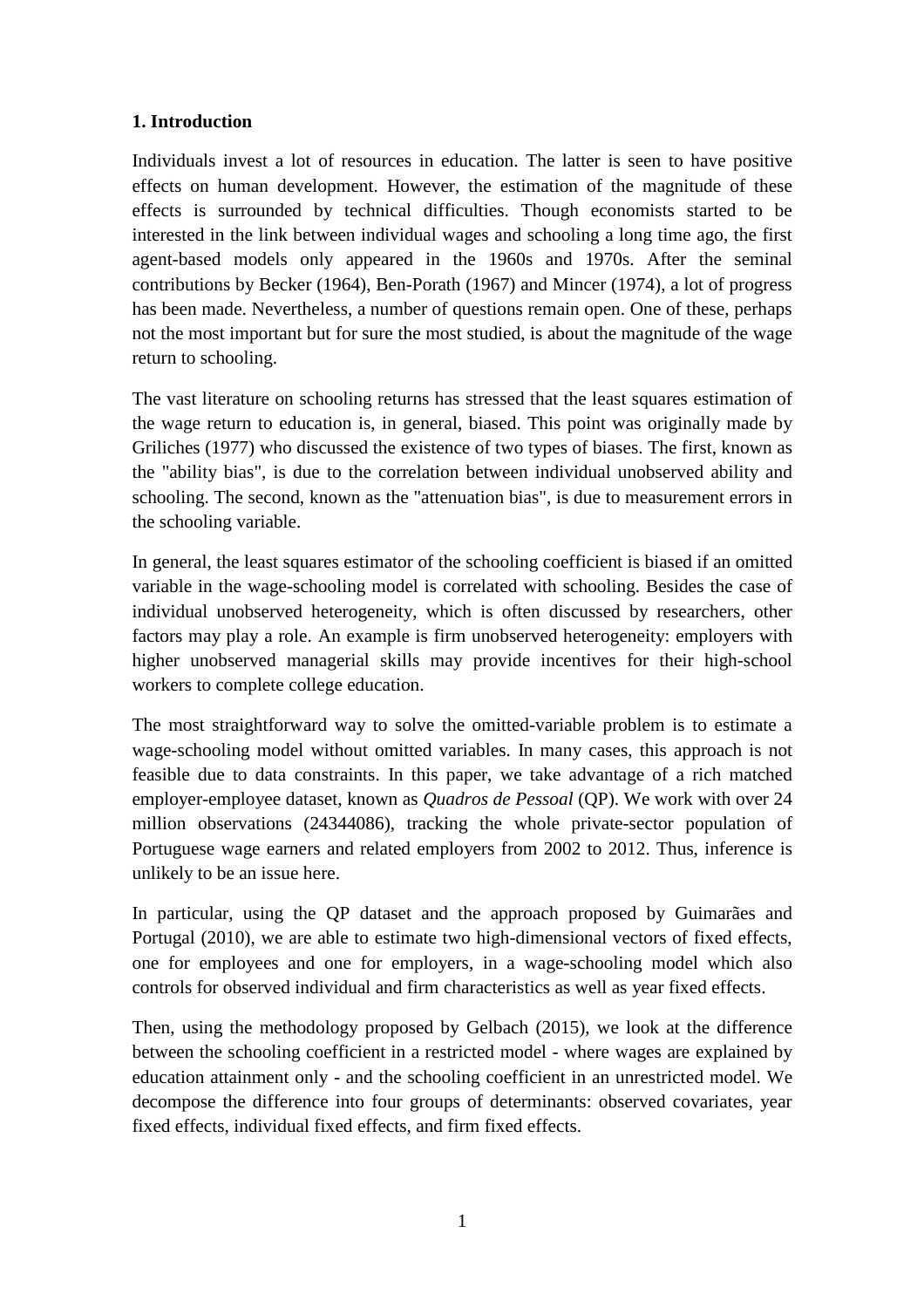The paper focuses on the wage return to graduate education in Portugal, but our methodology can be applied to other levels of education attainment and other countries.

### **2. Data**

QP data are gathered annually by the Portuguese Ministry of Employment.

All firms with wage earners are required to complete the survey. The mandatory nature of the survey implies extremely high rates of response. Public-sector employees and household workers are excluded from coverage.

The data refer to the firm situation during a reference week in October. Workers on short-term leave (sickness, vacation, strikes, and maternity leave) and those on leave for compulsory military service are also reported.

The data include both firm characteristics (such as location, industry, employment, sales, ownership, capital) and worker characteristics (such as gender, age, occupation, schooling, date of hire, hours of work, and earnings).

Schooling data report the highest completed level of education, which we have divided in five broad categories: first cycle (4 years) or less; second cycle (6 years); third cycle (9 years); high school (12 years); graduate (bachelor degree or more).

Descriptive statistics are provided in Table 1.

### **3. Empirical strategy**

To apply the Gelbach (2015) methodology, we define two models: the restricted model and an unrestricted one. The restricted model is as follows:

(1) 
$$
lnw_{ijt} = \alpha + \beta \text{graduate}_{ijt} + e_{ijt}
$$

where  $ln w_{ijt}$  is the logarithm of the gross hourly wage and graduate<sub>ljt</sub> is a variable equal to one if the individual  $i$  employed in firm  $j$  at time  $t$  holds at least a bachelor degree (zero otherwise). If  $e_{ijt}$  is uncorrelated with graduat $e_{ijt}$ , then the least squares estimate of  $\beta$  is unbiased.

The unrestricted model is as follows:

(2) 
$$
ln w_{ijt} = \alpha + \beta \text{graduate}_{ijt} + \psi_1 X_{ijt} + \psi_2 f_t + \psi_3 \hat{f}_i + \psi_4 \hat{f}_j + u_{ijt}
$$

where  $X_{i}$  is a matrix of observed covariates including both individual and firm characteristics (individual age, individual age squared, individual tenure, firm size, firm age, and firm capital),  $f_t$  is a vector of year fixed effects accounting for the business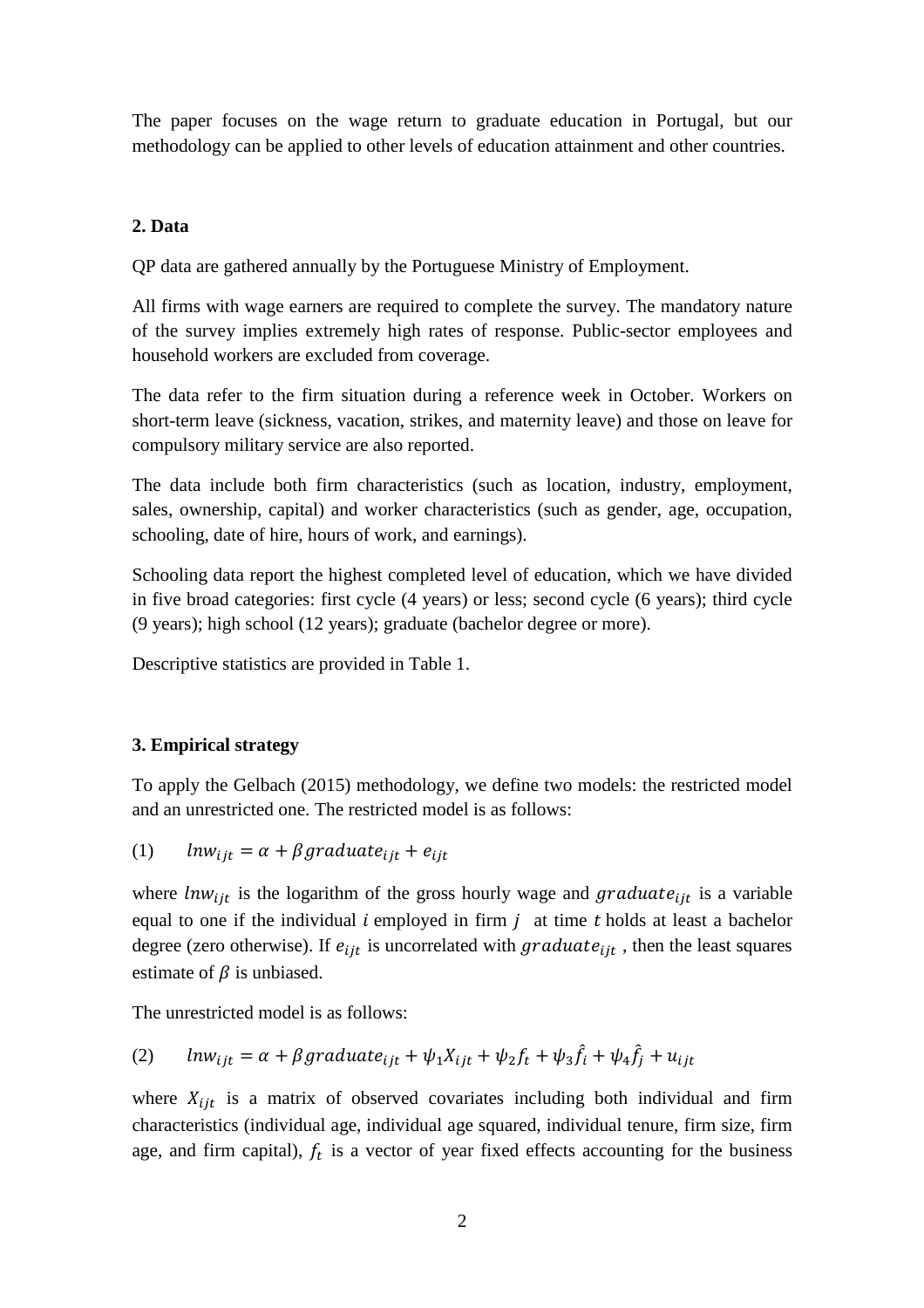cycle,  $\hat{f}_i$  is a vector of estimated individual fixed effects, and  $\hat{f}_j$  is a vector of estimated firm fixed effects. The coefficients  $\psi_3$  and  $\psi_4$  are expected to be close to one.

Both  $\hat{f}_i$  and  $\hat{f}_j$  are obtained by applying the estimation approach proposed by Guimarães and Portugal (2010) to a slightly modified version of model (2) where individual and firm fixed effects are vectors to be estimated rather than explanatory variables.

The education variable is time-varying, allowing us to estimate both the coefficient  $\beta$ and the individual fixed-effect vector, even when the latter is correlated with education.

If model (2) holds, then  $e_{ijt}$  is correlated with graduate<sub>lit</sub>, and the least squares estimate of  $\beta$  in model (1) is biased. To the best of our knowledge, we are the first to estimate to what extent this bias is due to missing observed covariates, missing year effects, missing individual effects, and missing firm effects. This is the key contribution of this paper.

#### **4. Results**

 $\overline{a}$ 

The least squares estimates for model (1) and model (2) are provided in Table 2 and Table 3. The unrestricted model (2) explains 99.82% of the wage variability.

The baseline group (*graduate<sub>it</sub>* = 0) is formed by individuals with secondary, primary and no education at all. Thus, the estimate of  $\beta$  in the restricted model tends to be larger than in the case where only high-school workers are used as baseline<sup>1</sup>. Obviously, the choice of the baseline group is not the key point of this paper. The same holds for the choice of the group of interest (the chosen group is quite heterogeneous, including even individuals with a doctoral degree).

The coefficient of graduate education in the restricted model is 0.814. The coefficient of graduate education in the unrestricted model is 0.105. This means that, controlling for all the covariates in (2), the causal effect of graduate education on hourly wages is 10.5%. The difference between the two estimates is equal to 0.709.

The Gelbach decomposition in Table 4 suggests that the difference 0.709  $\cong$  $-0.030+0.005+0.732+0.002$ . The value  $-0.030$  is due to the observed covariates. The value 0.005 is due to the year fixed effects. The value 0.732 is due to individual fixed effects and the value 0.002 is due to firm fixed effects.

The difference  $(0.709)$  is the sum of a large upward bias  $(0.005+0.732+0.002)$  and a small downward bias  $(-0.030)$ . The whole bias in absolute value is 0.769.

Disregarding our observed covariates implies a small downward bias. Disregarding individual fixed effects explains 95% of the whole bias in absolute value and 99% of the upward bias. Intuitively, when a wage-schooling model does not control for individual

<sup>&</sup>lt;sup>1</sup> See the online appendix at http://www3.uma.pt/andini/Documentos/online\_appendix.pdf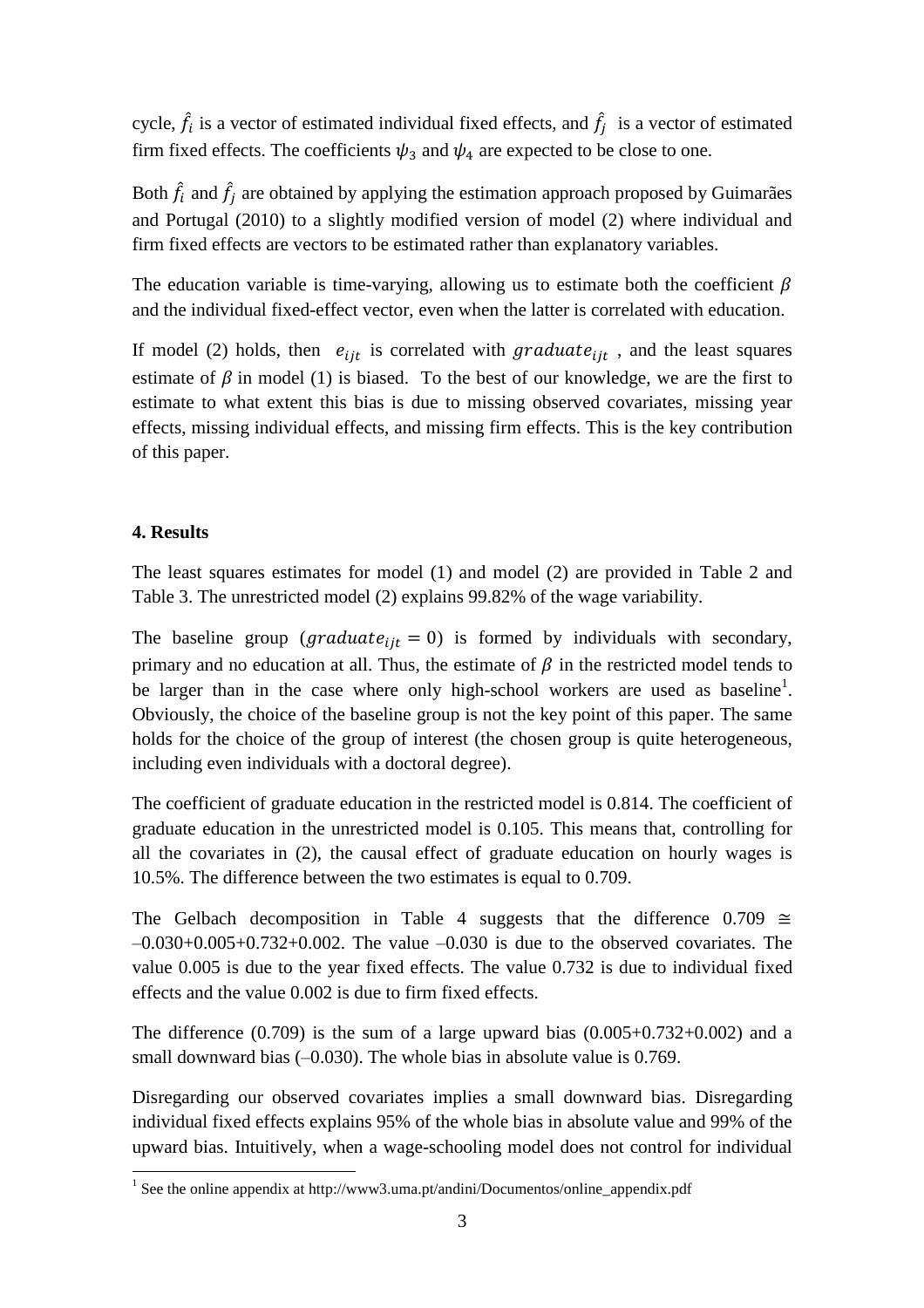fixed effects, since the education variable is highly persistent over time, its coefficient mainly captures the effect of individual fixed characteristics. Thus, the effect of education on wages is overstated.

Individual fixed effects include both observed time-invariant characteristics, such as gender (information on race is missing in the data), and unobserved time-invariant characteristics, such as genetic ability. To disentangle, we perform the above exercise for males and females, separately. Since the results for males and females in Table 5 and Table 6 are very similar to those reported for all individuals, gender is likely to play a minor role.

#### **5. Conclusion**

This paper has combined the approach by Guimarães and Portugal (2010) with the methodology of Gelbach (2015) to investigate the determinants of the least squares bias of the wage return to education. We have used matched employer-employee data for Portugal, over the 2002-2012 period. We have found that disregarding individual fixed effects is highly problematic, accounting for 95% of the whole least squares bias. In contrast, disregarding firm fixed effects has marginal consequences.

#### **References**

- Becker, G. (1964) *Human Capital: A Theoretical and Empirical Analysis, with Special Reference to Education*. New York: Columbia University Press.
- Ben-Porath, J. (1967) "The production of human capital over the life cycle''. *Journal of Political Economy*, 75(4): 352-365.
- Gelbach, J. (2015) "When do covariates matter? And which ones, and how much?". *Journal of Labor Economics*, forthcoming.
- Guimarães, P., and Portugal, P. (2010) "A simple feasible alternative procedure to estimate models with high-dimensional fixed effects". *Stata Journal*, 10(4): 628-649.
- Griliches, Z. (1977) "Estimating the returns to schooling: Some econometric problems''. *Econometrica*, 45(1): 1-22.
- Mincer, J. (1974) *Schooling, Experience, and Earnings*. New York: Columbia University Press.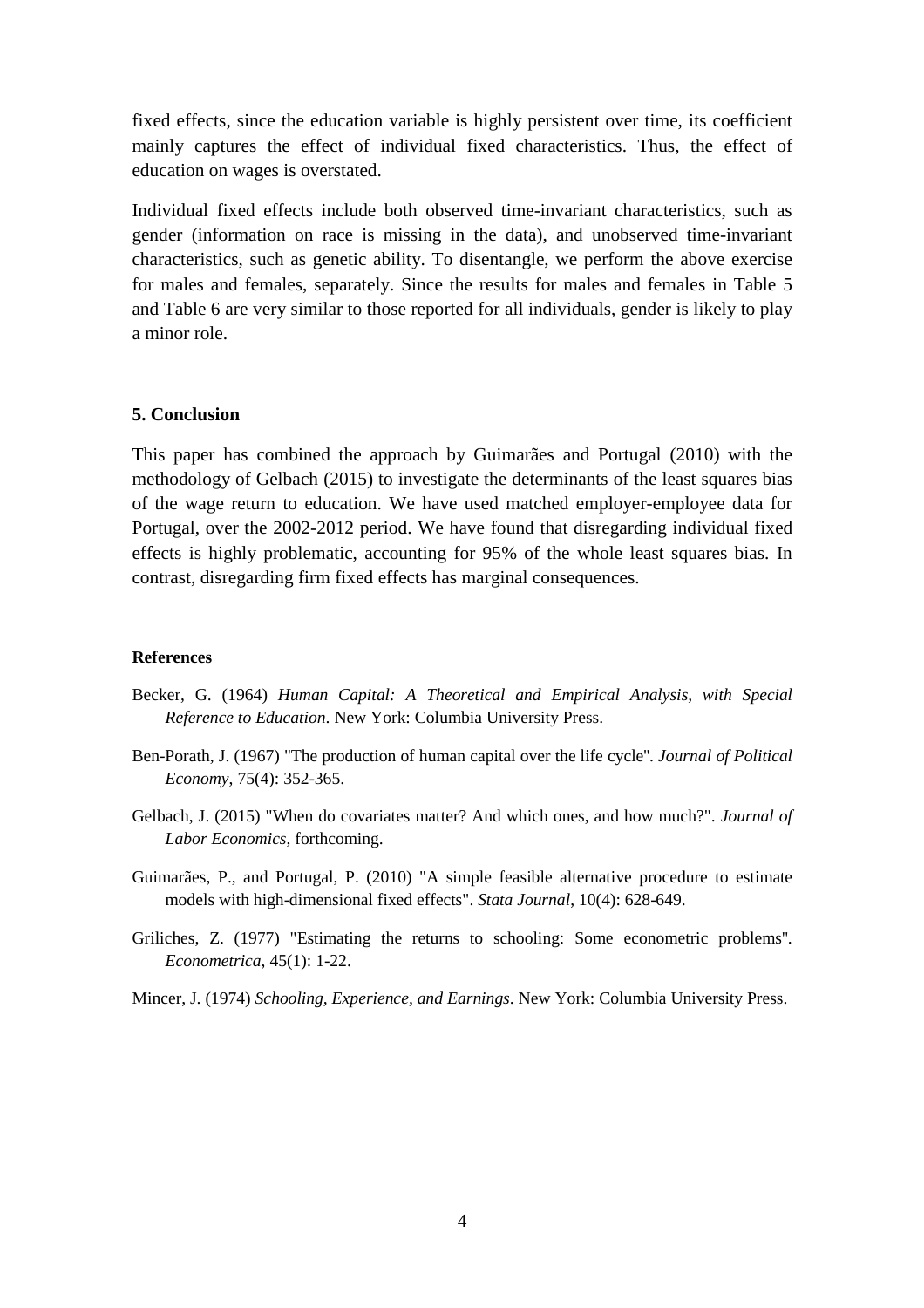|                   | mean  | sd    | min     | max |
|-------------------|-------|-------|---------|-----|
|                   |       |       |         |     |
| lnw               | 1.36  | 0.53  | $-2.9$  | 8   |
| age               | 37.99 | 10.89 | 15.0    | 65  |
| 1st cycle or less | 0.24  | 0.43  | 0.0     |     |
| 2nd cycle         | 0.21  | 0.41  | $0.0\,$ |     |
| 3rd cycle         | 0.23  | 0.42  | $0.0\,$ |     |
| high school       | 0.19  | 0.40  | 0.0     |     |
| graduate          | 0.13  | 0.33  | 0.0     |     |
| female            | 0.44  | 0.50  | 0.0     |     |
| Intenure          | 3.80  | 1.42  | $0.0\,$ | 6   |
| lnsize            | 3.99  | 2.32  | 0.0     | 10  |
| lnfage            | 3.39  | 1.93  | $0.0\,$ | 8   |
| lncap             | 12.59 | 3.16  | $-4.6$  | 23  |

Table 1. Descriptive statistics

Table 2. Restricted model, all individuals

| lnw      | Coef.    | Std. Err. |        | P > z | [95% Conf.] | Intervall |
|----------|----------|-----------|--------|-------|-------------|-----------|
| graduate | .8145058 | 0030897   | 263.62 | 0.000 | .8084501    | .8205614  |
| cons     | 1.267337 | 0010912   | 161.40 | 0.000 | 1.265198    | 1.269475  |

Table 3. Unrestricted model, all individuals

| lnw             | Coef.       | Std. Err. | Z         | P > z | [95% Conf.  | Interval]   |
|-----------------|-------------|-----------|-----------|-------|-------------|-------------|
|                 |             |           |           |       |             |             |
| graduate        | .1052288    | .0001581  | 665.48    | 0.000 | .1049189    | .1055387    |
| age             | .044351     | .0000295  | 1503.82   | 0.000 | .0442932    | .0444088    |
| age2            | $-.000284$  | 3.64e-07  | $-780.87$ | 0.000 | $-.0002847$ | $-.0002833$ |
| <b>Intenure</b> | .0249025    | .0000372  | 668.86    | 0.000 | .0248295    | .0249754    |
| lnsize          | .0319752    | .0000312  | 1026.33   | 0.000 | .0319141    | .0320362    |
| lnfage          | .0085287    | .0000261  | 327.27    | 0.000 | .0084777    | .0085798    |
| lncap           | .0021394    | .0000237  | 90.37     | 0.000 | .002093     | .0021858    |
| 2003            | $-.0010705$ | .0002203  | $-4.86$   | 0.000 | $-.0015022$ | $-.0006388$ |
| 2004            | .0296107    | .0002176  | 136.06    | 0.000 | .0291842    | .0300373    |
| 2005            | .0479057    | .0002143  | 223.53    | 0.000 | .0474856    | .0483257    |
| 2006            | .0469013    | .0002133  | 219.90    | 0.000 | .0464833    | .0473193    |
| 2007            | .0576       | .0002114  | 272.46    | 0.000 | .0571856    | .0580143    |
| 2008            | .0563281    | .0002103  | 267.86    | 0.000 | .055916     | .0567403    |
| 2009            | .0815485    | .0002122  | 384.29    | 0.000 | .0811326    | .0819645    |
| 2010            | .0808263    | .0002206  | 366.45    | 0.000 | .080394     | .0812586    |
| 2011            | .0621374    | .0002229  | 278.77    | 0.000 | .0617005    | .0625743    |
| 2012            | .0518804    | .0002437  | 212.84    | 0.000 | .0514027    | .0523581    |
| indiv effects   | 1.000008    | .0001124  | 8893.28   | 0.000 | .9997874    | 1.000228    |
| firm effects    | 1.00291     | .0009521  | 1053.40   | 0.000 | 1.001044    | 1.004776    |
| cons            | .0000354    | .0005872  | 0.06      | 0.952 | $-.0011156$ | .0011863    |